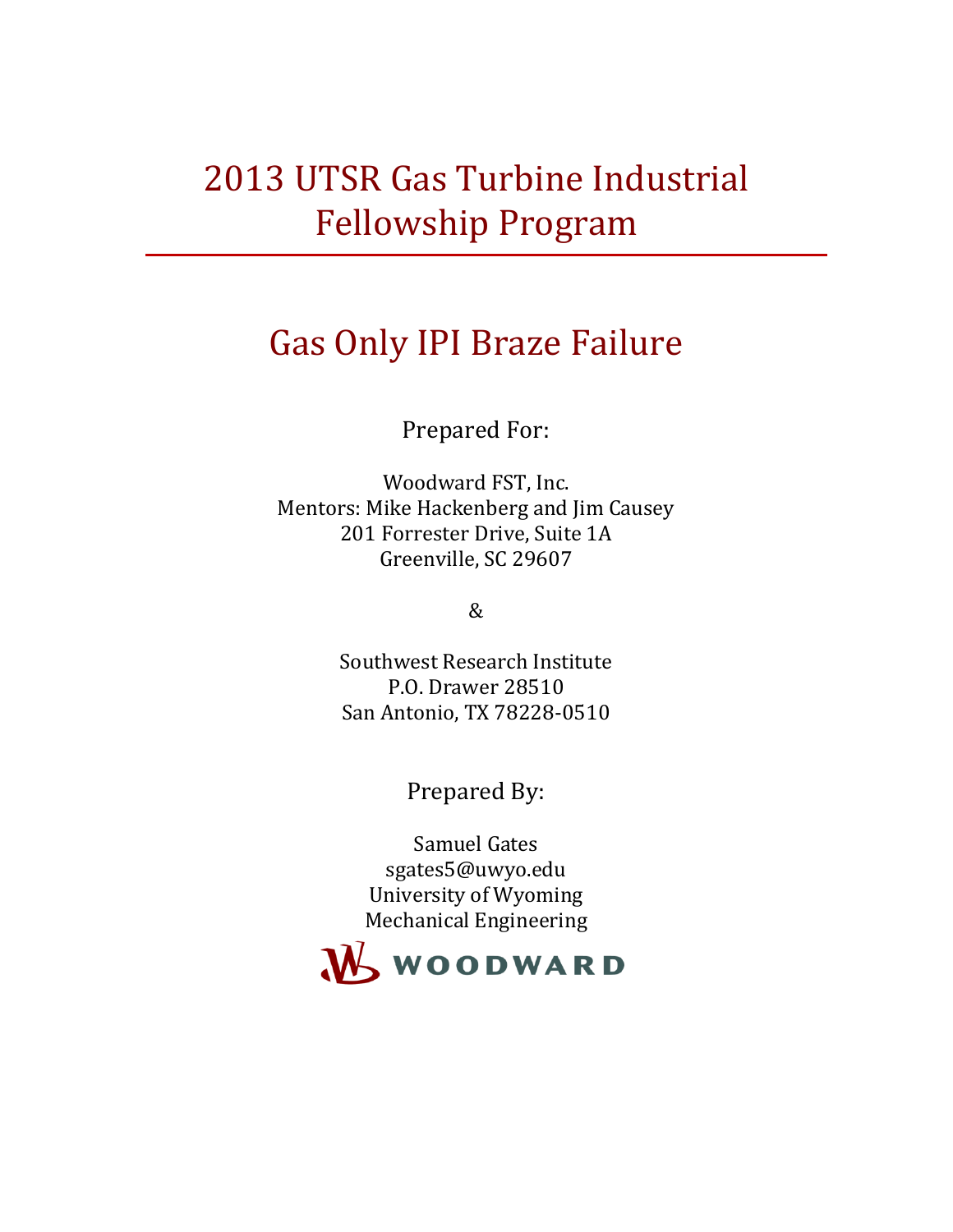

# **Table of Contents**

# **List of Figures**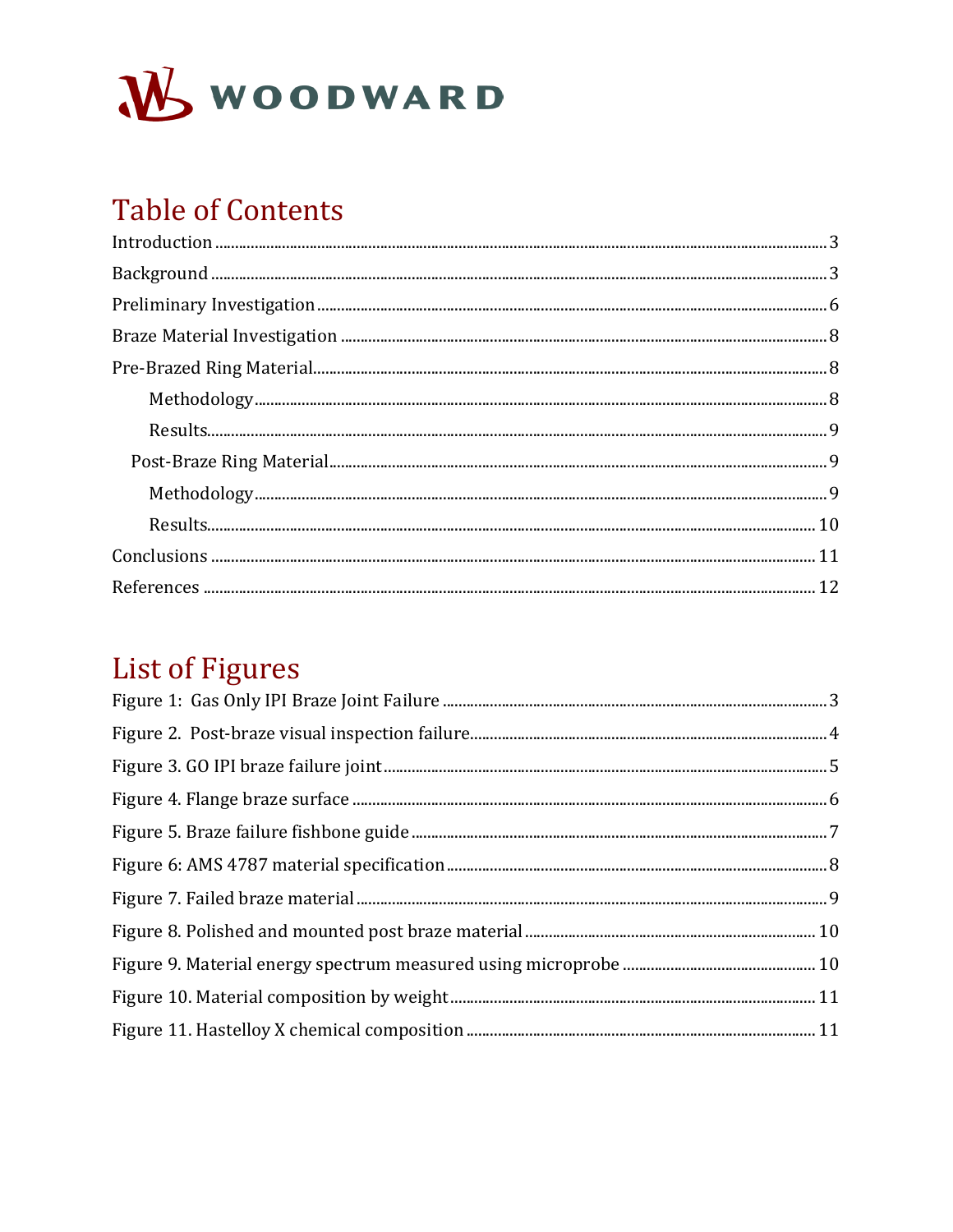# **WOODWARD Introduction**

<span id="page-2-0"></span>The Greenville office of Woodward, Inc. primarily focuses on fuel delivery systems and ignition for power generation gas turbine engines. Woodward works with many types of unique materials from super alloys to ceramics. Because of this, Woodward Greenville employs multiple different methods of material joining : TIG welding, braze, and EB welding. Often times these joining processes are iterative solutions to determine the exact process parameters, and even after many tests, joints might still continue to fail. This summer, the company was having a large dropout rate with a specific braze on the Gas Only lance, which led to a systematic investigation to the cause of the failure

## <span id="page-2-1"></span>**Background**

 $\overline{1}$ 

The specific braze joint that had been exhibiting a large dropout rate was a part of the Gas Only lance product line at Woodward. The part is used to inject swirled gas into the combustor. Referring to [Figure 1,](#page-2-2) the pressured gas is introduced into the part in the back of the flange (left) and is ejected out of the atomizing tip (right) into the rest of the combustion system.



*Figure 1: Gas Only IPI Braze Joint Failure*

<span id="page-2-2"></span>This part contains multiple weld and braze connections. However, the joint in question is the connection interface between the nickel-plated 321 SS flange and the Hastelloy X oil tube, as is designated by the red arrow in [Figure 1.](#page-2-2) [Figure 1](#page-2-2) also illustrates the location of the vacant groove where the braze filler material will reside prior to the brazing process.

Due to the geometry of the joint, it is expected that the majority of the braze filler material would exhibit capillary action towards the atomizer tip. The filler material should be visible to the naked eye after a successful braze joint. However, this was not the case for about 20% of the parts that have undergone the process. The filler material for these parts was not succumbing to the capillary process leaving noticeable voids for the visual inspection. [Figure 2](#page-3-0) helps illustrate this issue.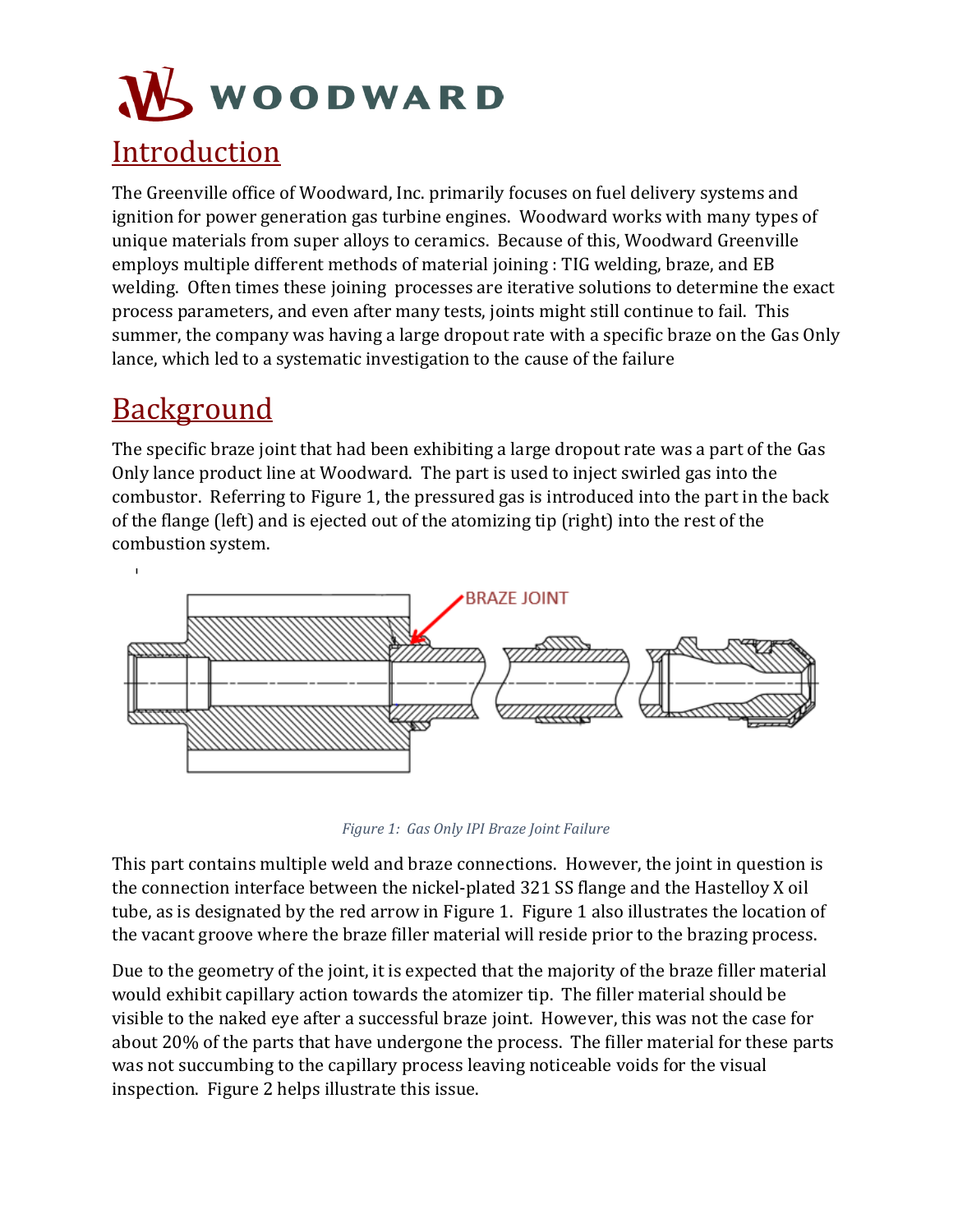



*Figure 2. Post-braze visual inspection failure*

<span id="page-3-0"></span>This specific part underwent post braze corrective actions by being additionally braze from the external surface (top in [Figure 2\)](#page-3-0). However, if one looks closely they can see the extent of the capillary action from the original brazing process, which only extended about halfway. Another large issue from the braze joint is a lack of wetting to either the Hastelloy X tube or the nickel plated 321 stainless steel flange. The gold braze material appeared to not wet at all to the flange, and it appeared to only partially wet to the tube. This is also evident in [Figure 3.](#page-4-0)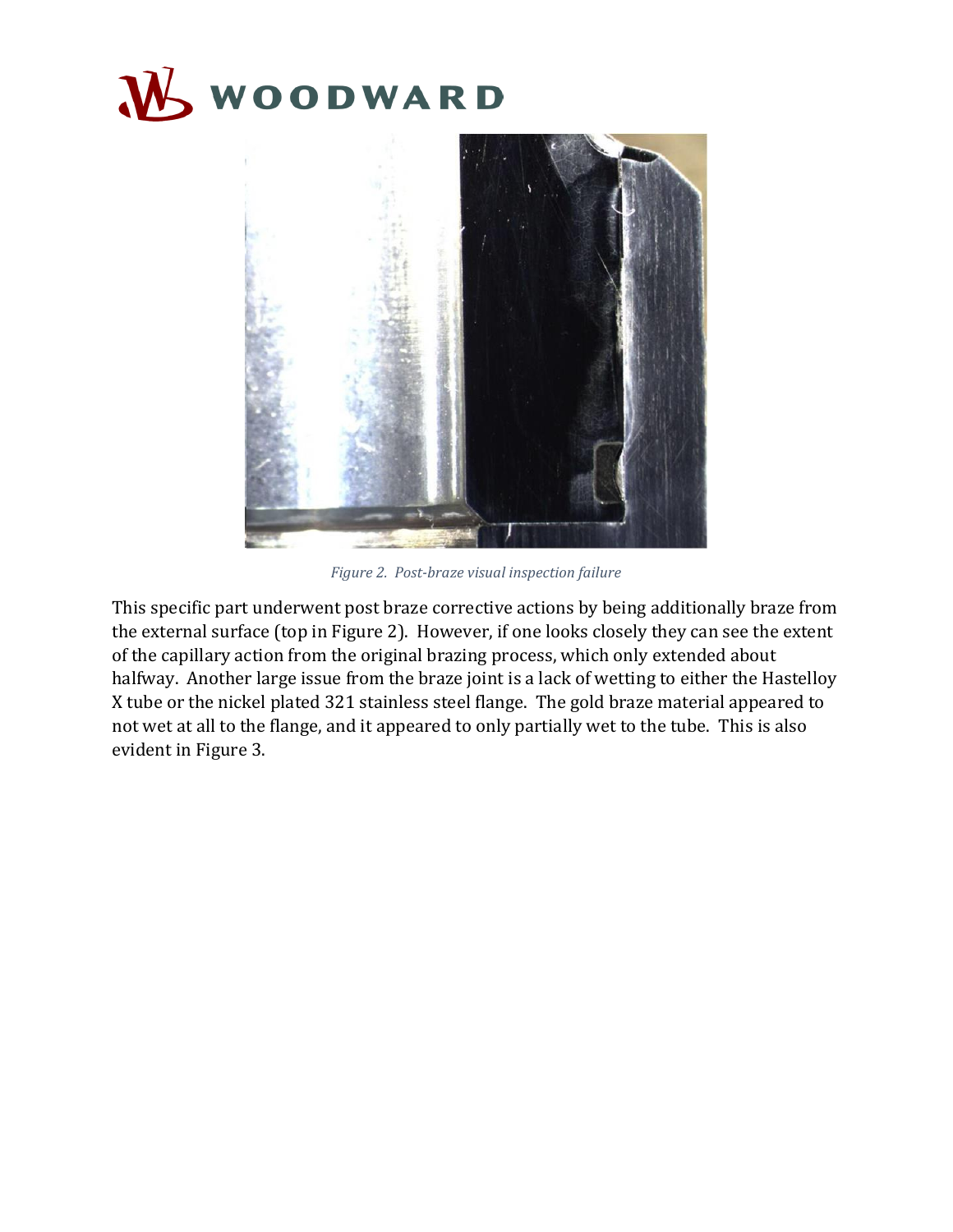



*Figure 3. GO IPI braze failure joint*

<span id="page-4-0"></span>One can see that the material only wetted a few millimeters into the Hastelloty X tube, and didn't wet at all to the external 321SS flange. [Figure 4](#page-5-1) shows a relatively clean surface of the flange braze surface. Clearly, the braze material did not wet nor adhere to this surface.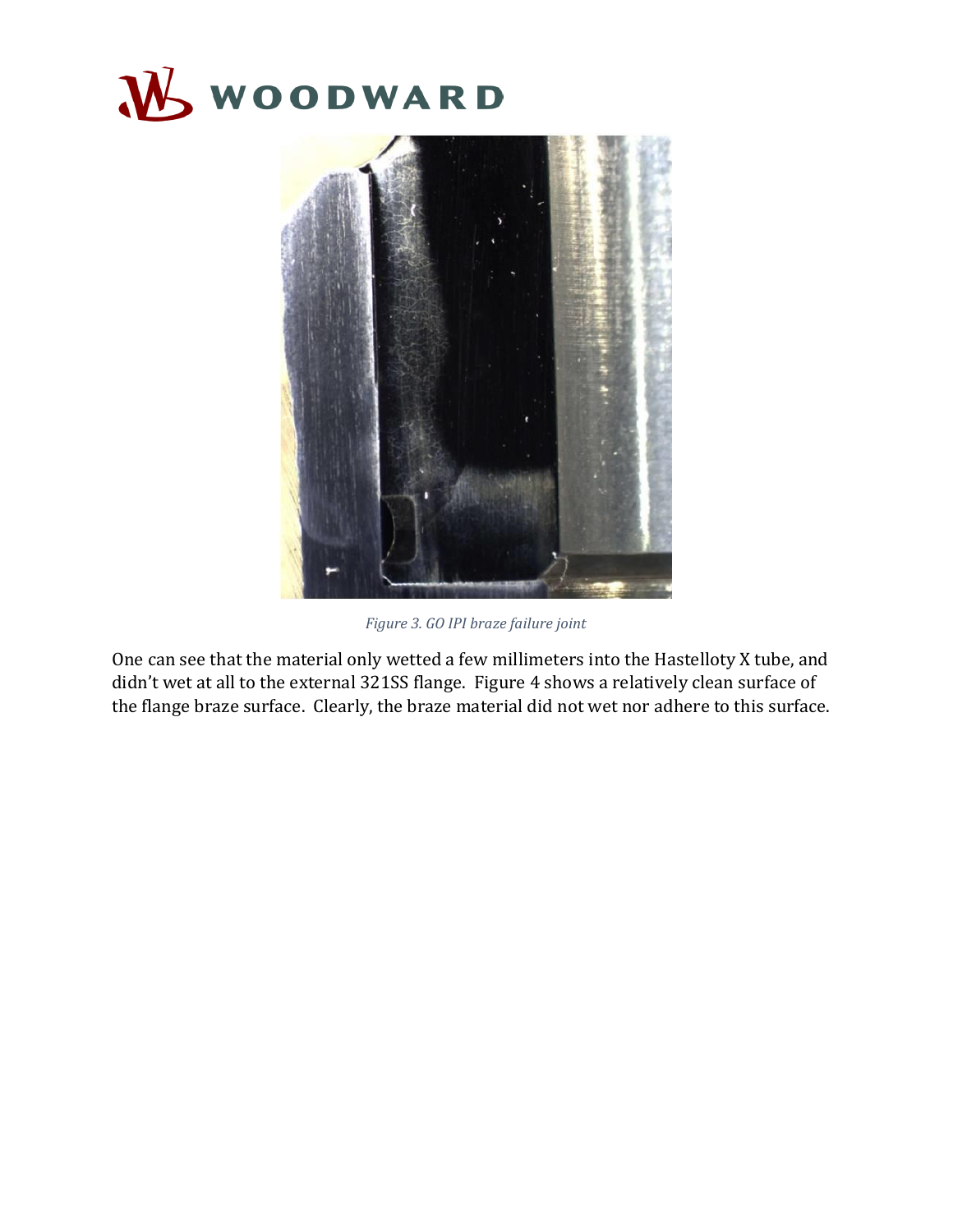



*Figure 4. Flange braze surface*

<span id="page-5-1"></span>The large amount of braze material remaining in the braze groove is additionally indicative of the lack of capillary action and wetting present in this specific braze. Both [Figure 2](#page-3-0) and [Figure 3](#page-4-0) show this. Ideally, this groove should be entirely evacuated indicating that all of the filler material is used and that the interface has its optimal strength.

Because of the above observations, the failed joints would not have the necessary strength handle application environment of high temperature and high stress. The root cause of these problems can be anything to incorrect tolerances to contamination in the braze joint preparation.

### <span id="page-5-0"></span>Preliminary Investigation

In order to curb the undesirably high dropout rate of this braze joint, it is important to understand the root cause of why these joints are failing. A systematic approach to investigating the joint can be taken by adhering the following guide [\(Figure 5\)](#page-6-0) to braze joint failures.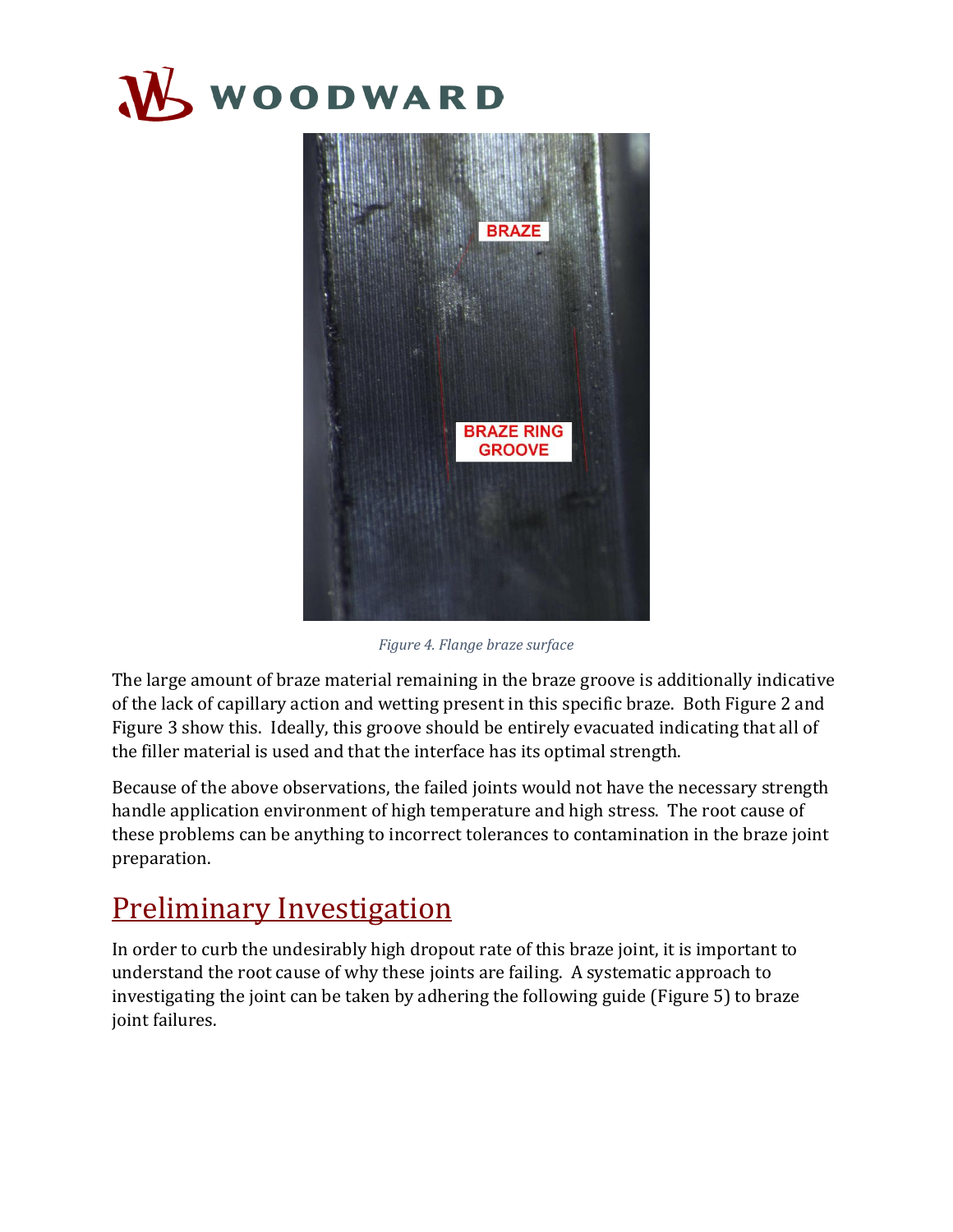

*Figure 5. Braze failure fishbone guide (Narasimhan & Jones)*

<span id="page-6-0"></span>Some of the potential causes can be ruled out by ensuring the braze process parameters are correct: heat temperatures, soak time, filler material volume, and braze joint tolerances. However, the other parts of the investigation are a bit more in depth.

It is possible that the samples that had failed were exposed to contamination prior to brazing. Certain contaminants might affect the brazing process in different ways. If, for example, any amount of excess sulfur (lubricant, hand creams, etc.) present in the braze joint, it may cause an embrittlement of the nickel plating one the flange (Schusteritsch & Kaxiras, 2012). If this were the case, it would dramatically alter the brazing chemistry and could require much different soak temperatures, soak times, or other parameters. This however would be very difficult to test for, but could be ensure that the proper cleaning techniques prior to brazing are adhered to in a rigorous manner.

It is also possible that the surface finish of the nickel plating is too smooth, which would limit the capillary effects of the braze material. However, this is unlikely considering the surface structure illustrated i[n Figure 4.](#page-5-1) One can see the machined grooves on that surface, which should facilitate the viscous flow of the filler material.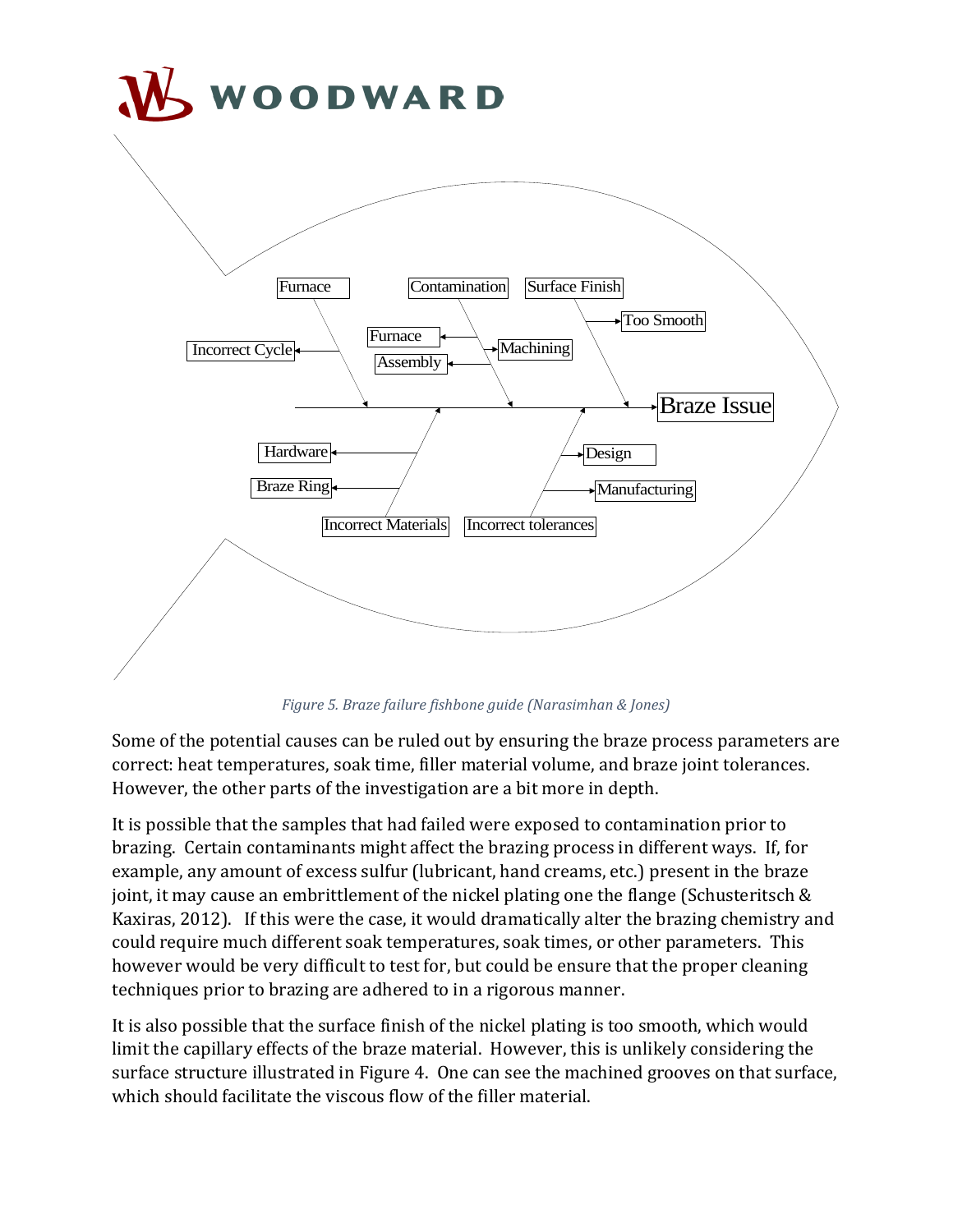

Finally, it is possible that the material composition of the braze rings were not correct. The material may have violated the existing material specification, or braze rings may have been mixed up. In either case, it is important to determine that the materials used in the braze process were correct before any more in depth and rigorous investigation is undertaken.

## <span id="page-7-0"></span>Braze Material Investigation

It was important to determine that the materials used in the brazing process were in fact correct. Oxidation of existing rings, potential mix-up with other braze rings, and incorrect specifications from the supplier would affect the brazing process dramatically. The specified braze ring should adhere to the AMS 4787 specification (82% gold and 18% Ni with only trace contaminants) (The Prince and Izant Company, 2014). The un-brazed rings in the stockroom and post braze filler material were to be tested relative to the AMS standard, which is described in [Figure 6.](#page-7-3)

| <b>NOMINAL</b><br><b>COMPOSITION</b> | Au:<br>Ni:<br>Total impurities: 0.15% max                                                                        | $82.0\% +1 - 5\%$<br><b>Balance</b>                                                                                                         |  |  |  |
|--------------------------------------|------------------------------------------------------------------------------------------------------------------|---------------------------------------------------------------------------------------------------------------------------------------------|--|--|--|
|                                      | This alloy is also available in a Vacuum Tube Grade (VTG) having the following impurity<br>limits:               |                                                                                                                                             |  |  |  |
|                                      | $Zn$ :<br>$Cd$ :<br>P<br>Cu <sup>2</sup><br>Ag:<br>$C^2$<br>$Pb$ :<br>Others each:<br>Max total others: 010% max | $.002%$ max<br>$.002\%$ max<br>$.002\%$ max<br>$.05%$ max<br>$.05%$ max<br>#2 on ASTM button test, or better<br>$.002\%$ max<br>$.005%$ max |  |  |  |

*Figure 6: AMS 4787 material specification*

# <span id="page-7-3"></span><span id="page-7-1"></span>Pre-Brazed Ring Material

The existing rings in the stockroom were tested to ensure that the supplier was in fact providing accurate specifications and that there has not been and errors or mix-ups in restocking operations.

#### <span id="page-7-2"></span>Methodology

Considering the fact that these rings have not been brazed yet, testing material composition was significantly easier that measuring that of post-brazed rings. The materials were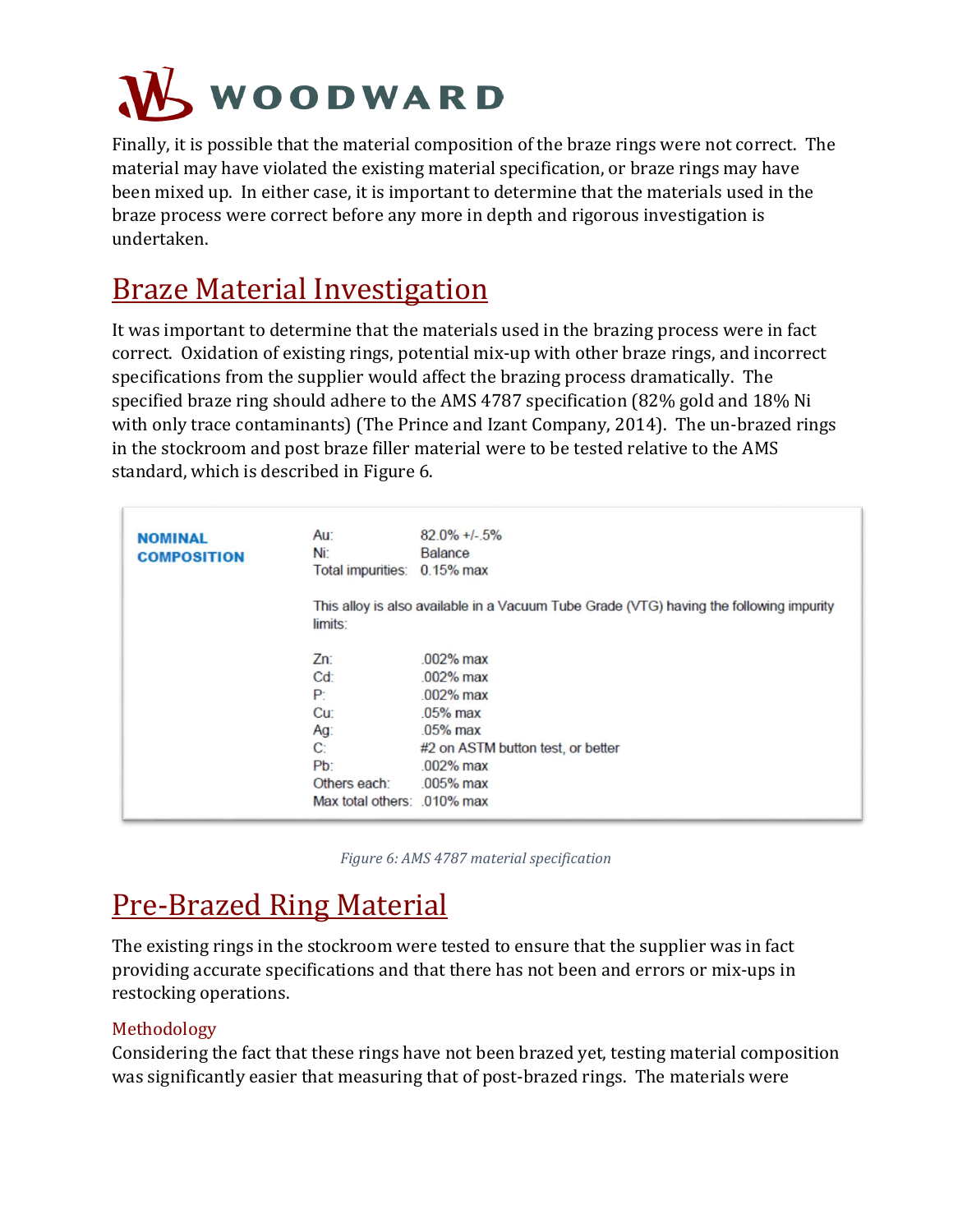

tested using the hand-held x-met gun, which employs energy dispersive x-ray spectroscopy.

#### <span id="page-8-0"></span>Results

It was determined that every un-brazed ring did in fact have the correct material as specified by AMS 4787. All rings also were the correct geometry as specified by the part number.

#### <span id="page-8-1"></span>Post-Braze Ring Material

It is important to determine that the ring used in the previous brazing process were using the correct material. Considering the complication that the material is surrounding by other materials it becomes much harder to test only the braze material and not the surrounding material; using the x-met gun would be an option because it does not have a small enough resolution testing area.

#### <span id="page-8-2"></span>Methodology

It was suggested to test the material using a scanning electron microprobe analysis through an external company, Lucideon Laboratories. The SEM process would be able to accurately measure the material composition at a focused location. The excess material residing the groove ring could be prepared for testing with SEM microprobe. The bottom part in [Figure](#page-8-3)  [7](#page-8-3) shows the residual material to be tested.



*Figure 7. Failed braze material*

<span id="page-8-3"></span>The part was mounted in an epoxy substrate and polished as shown in [Figure 8.](#page-9-1)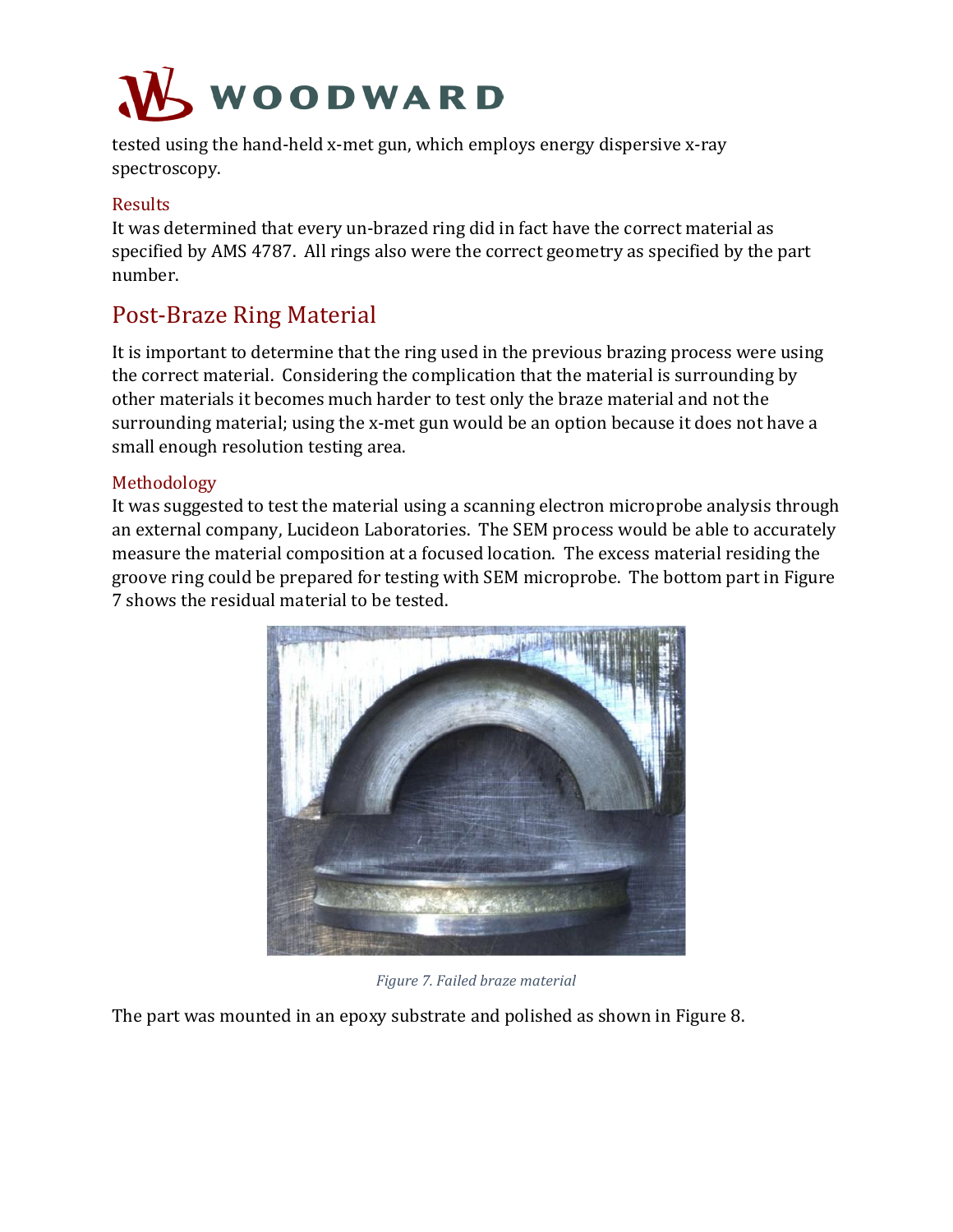



*Figure 8. Polished and mounted post braze material*

<span id="page-9-1"></span>Once mounted, the sample was tested using the electron microprobe which also utilizes energy dispersive x-ray spectroscopy.

#### <span id="page-9-0"></span>Results

[Figure 9](#page-9-2) shows the existing spectral lines present in this specific sample.



<span id="page-9-2"></span>*Figure 9. Material energy spectrum measured using microprobe*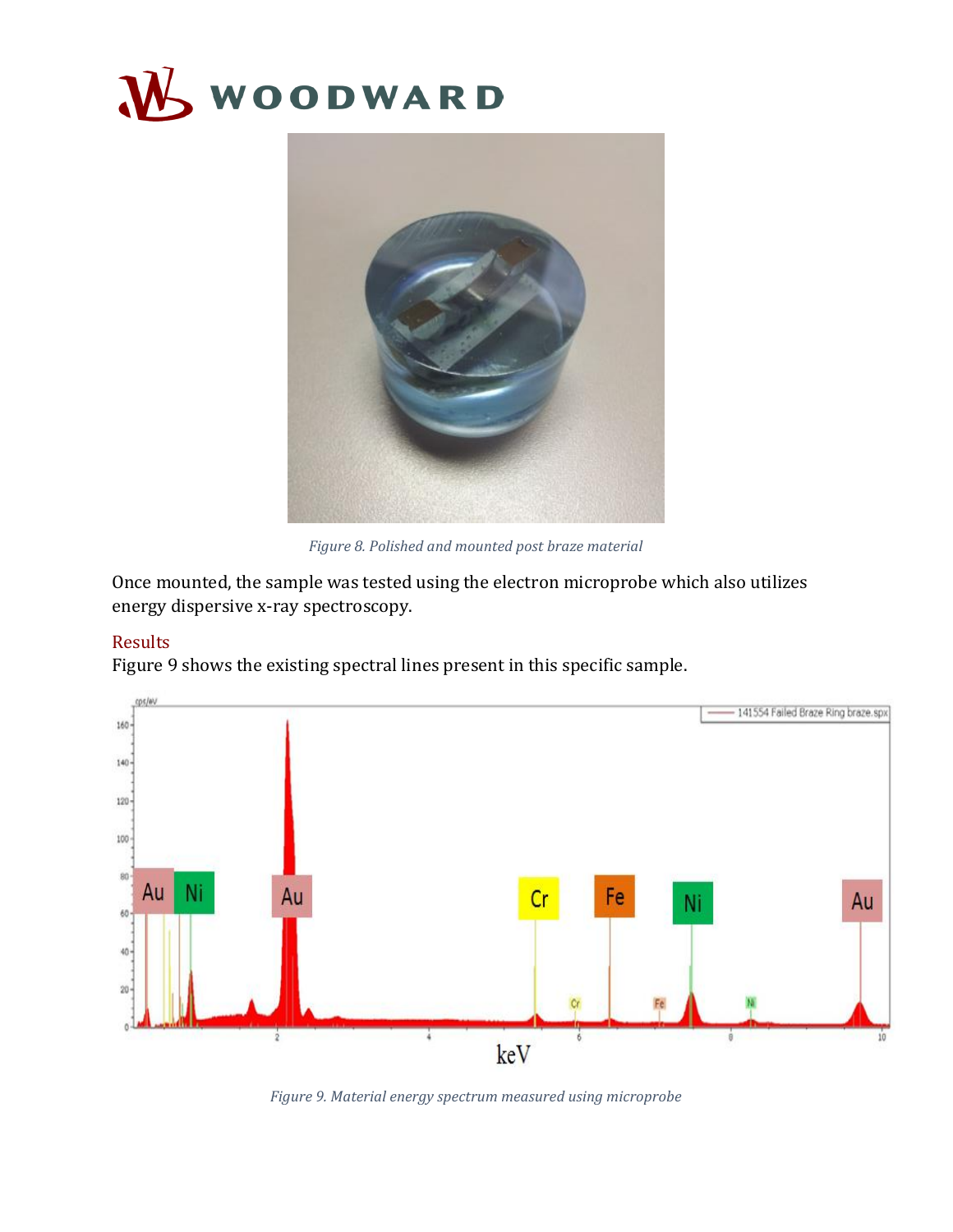

The standardless, semiquantitative weight percent results are presented in [Figure 10.](#page-10-1)



*Figure 10. Material composition by weight*

<span id="page-10-1"></span>When comparing these results to the AMS standard [\(Figure 6\)](#page-7-3), it is clear that these results don't entirely obey specified chemical compositions; there are significant amounts of chromium and iron and a diminished quantity of nickel. However, it is important to note that the braze material had partially wetted with the Hastelloy-X tube, which contains significant compositions of chromium and iron explaining this discrepancy. See [Figure 11.](#page-10-2)

| <b>Nominal Chemical Composition, Weight Percent</b> |    |          |    |    |    |      |    |    |          |  |
|-----------------------------------------------------|----|----------|----|----|----|------|----|----|----------|--|
| Ni                                                  | Сr | Fe       | Мо | Co | w  |      | Mn | Si |          |  |
| 47*                                                 | 22 | 18       |    | 15 | 08 | 0.10 |    |    | $0.008*$ |  |
| *As balance                                         |    | *Maximum |    |    |    |      |    |    |          |  |

*Figure 11. Hastelloy X chemical composition*

## <span id="page-10-2"></span><span id="page-10-0"></span>**Conclusions**

After testing the un-brazed rings and the post-braze material, it was determined that no errors were made on the part of the supplier nor the braze joint assembly technicians. The braze joints were prepped to specification. This indicates that the explanation of the high drop-out rate is elsewhere in the design of this weld. Further investigation should be undertaken towards other aspects listed in the [Figure 5:](#page-6-0) incorrect tolerances, incorrect braze cycles, or reinvestigate surface finish.

Specifically, reinvestigation of the amount of filler material should be determined. It is a possibility that the determined amount of the filler material is a bit shy of the actual